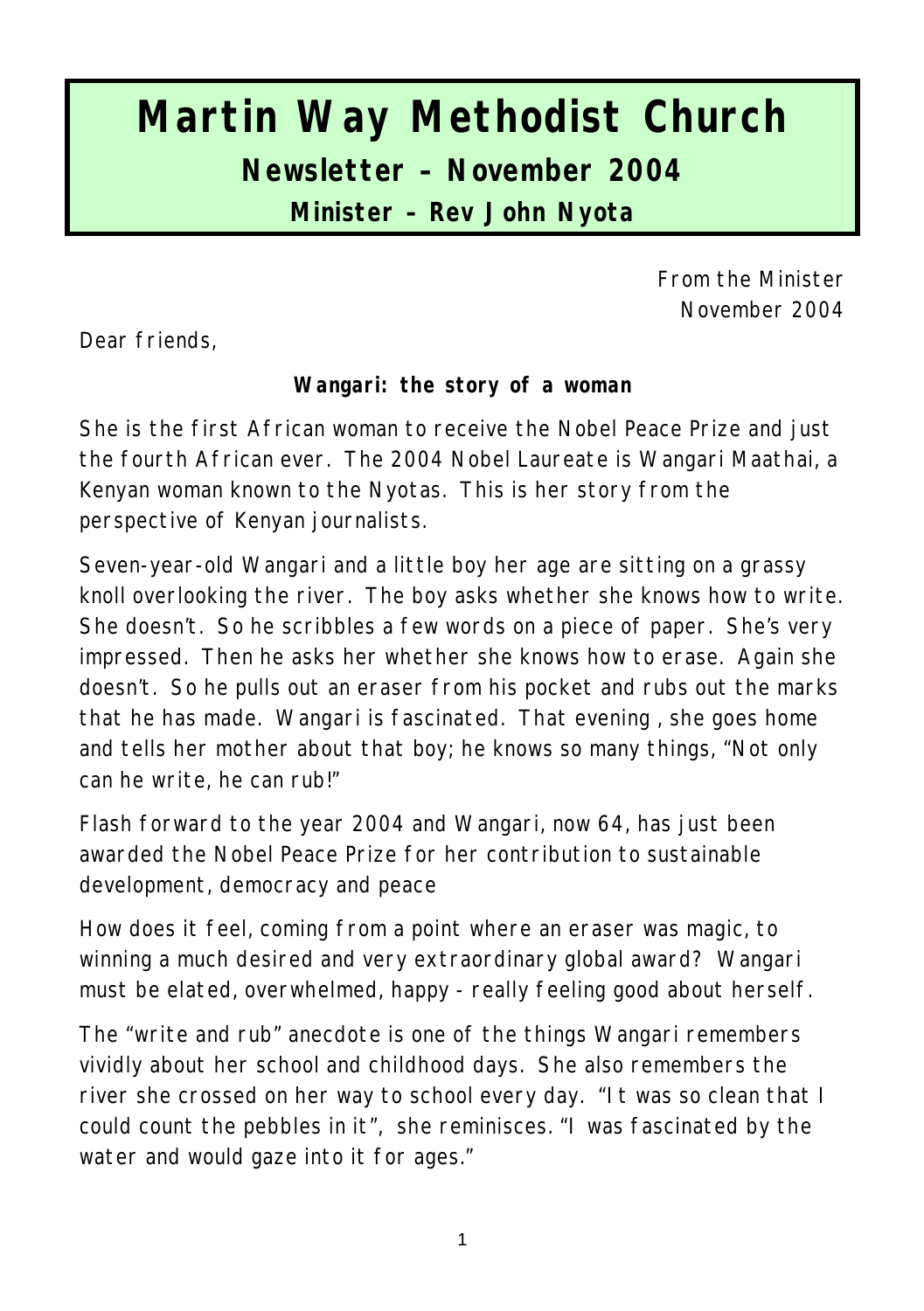It is impossible to see the Nobel Prize winner without going to where the 'green ' story begins

Wangari was born in a village in Nyeri district in 1940. She was just a toddler when her family removed to the Rift Valley where her father worked on a white settler's farm. When she was about seven the family moved back to Nyeri. She was amazed by the hills in Nyeri as her place in the Rift Valley was very flat. She could not understand the concept of walking downhill, so to make sure she didn't lose her balance, she would walk on all fours - backwards. The children of the village had a field day with this behaviour

But life hasn't been all roses for Wangari. She's had very low moments as well. Once was when she went to prison for about four days. Reason: contempt of court. She had told 'Viva' magazine during an interview after her divorce case in the 80s that the judge was either incompetent or corrupt, or both. She was put in a cell with two other women who taught her how to fold her blanket so that she could lie on it, as they had no mattresses. She was not in a crowded cell because she was considered a very dangerous criminal and had to be isolated.

#### **A simple life**

Wangari lives a very simple life. She has the wherewithal to live better but she doesn't. She could live in posh areas like Lavington but has chosen South C, a middle class estate. Although she could drive around in big cars, I remember seeing her in a Nissan van on the Friday the news was announced. She likes the Nissan because she can carry her constituents in it. When on tour if someone needs a ride, it is easier when she has a car that has space instead of simply using a five-seater!"

Wangari's compound has an amazing amount of green amidst the concrete of that area. The neighbours call it a mini forest. Her simplicity extends to her personal style. Her trademark outfit is a 'kitenge', a flowing African print dress.

*Continued next month . . .*

*John*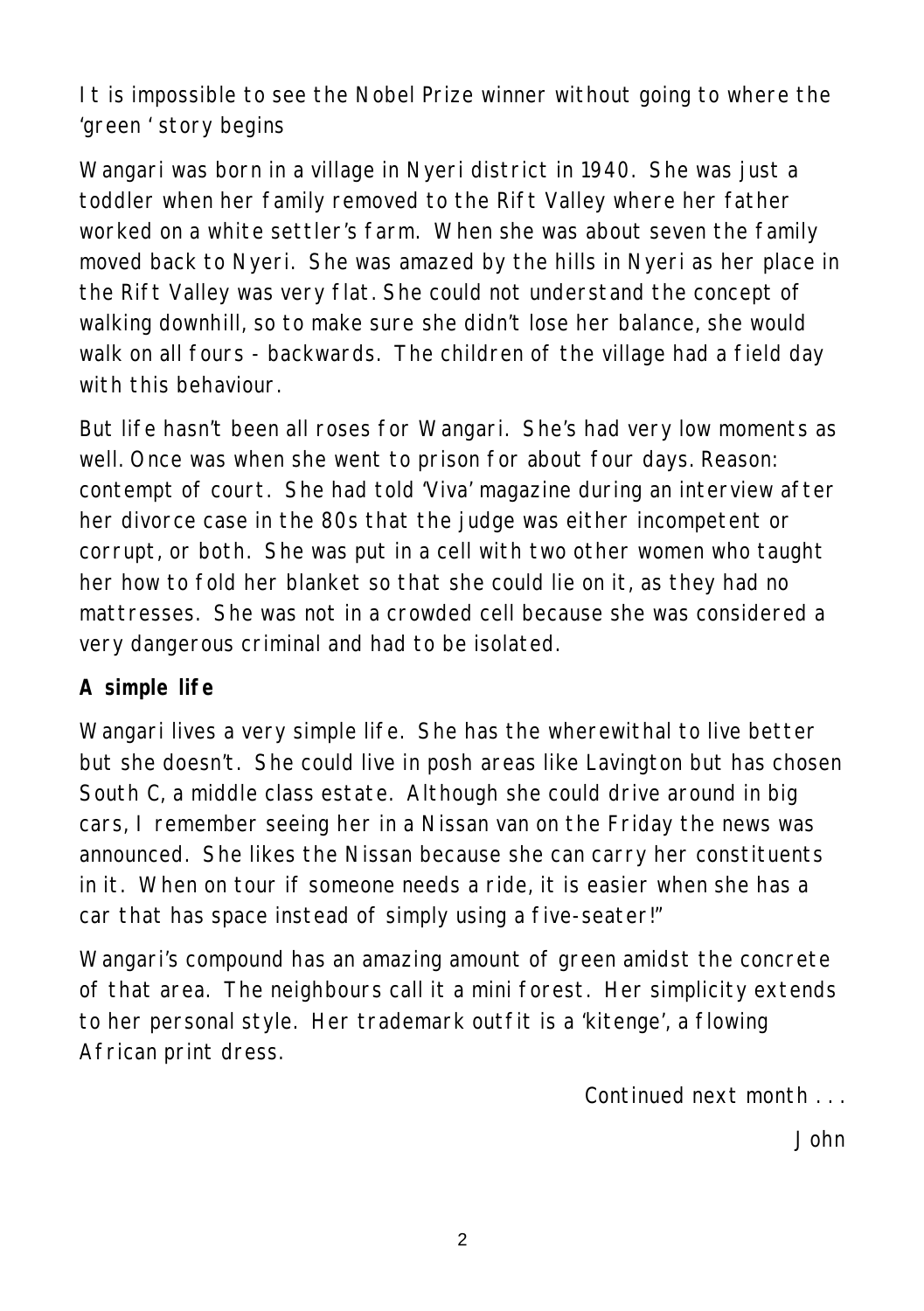## **QUOTE - UNQUOTE**

The Bible is indeed our plough, our harrow, our seed corn and our bread. Sometimes we may use it as one of these, sometimes as another; it will serve all these uses and more

*William Jowett 1833*

## **BIBLELANDS - 150th ANNIVERSARY**

Thank you so very much to the faithful "few" including those from St. Martins. St. James, and Stoneleigh Methodist, who came to listen and watch Sevan Balabarien's talk and presentation on the Armenian schools and church life in Lebanon. A wonderful total of £100 was donated to BibleLands and we thank those concerned wholeheartedly for their generous support.

Grateful thanks also to John Nyota, Bob, Rosemary and Roy for their help.

*Mary and Derek Heaton*

## **CHRISTMAS POST BOX AND CARDS**

As has been our tradition over the years we will again place our Christmas post box in the vestibule into which you may post cards to friends within our Church family, with a donation in lieu of postage for Methodist Homes for the Aged. For the past two years several people have chosen to place just one card in the post box addressed the "The Church Family". These have been displayed on the notice boards in the corridor together with those sent by past church members. We will again be offering this alternative - those of you who have difficulty writing several cards found this a very useful service. Others of you may like to consider the option perhaps the money saved from not buying cards could also be donated to MHA, or your own personal favourite charity. Alternatively you may like to submit your own personal Christmas greeting to Rosemary to be included in the December Newsletter. These would need to reach Rosemary by 14 November at the latest.

*Lesley Mortley*

# **QUOTE - UNQUOTE**

Be kind - everyone you meet is fighting a hard battle *(John Watson)*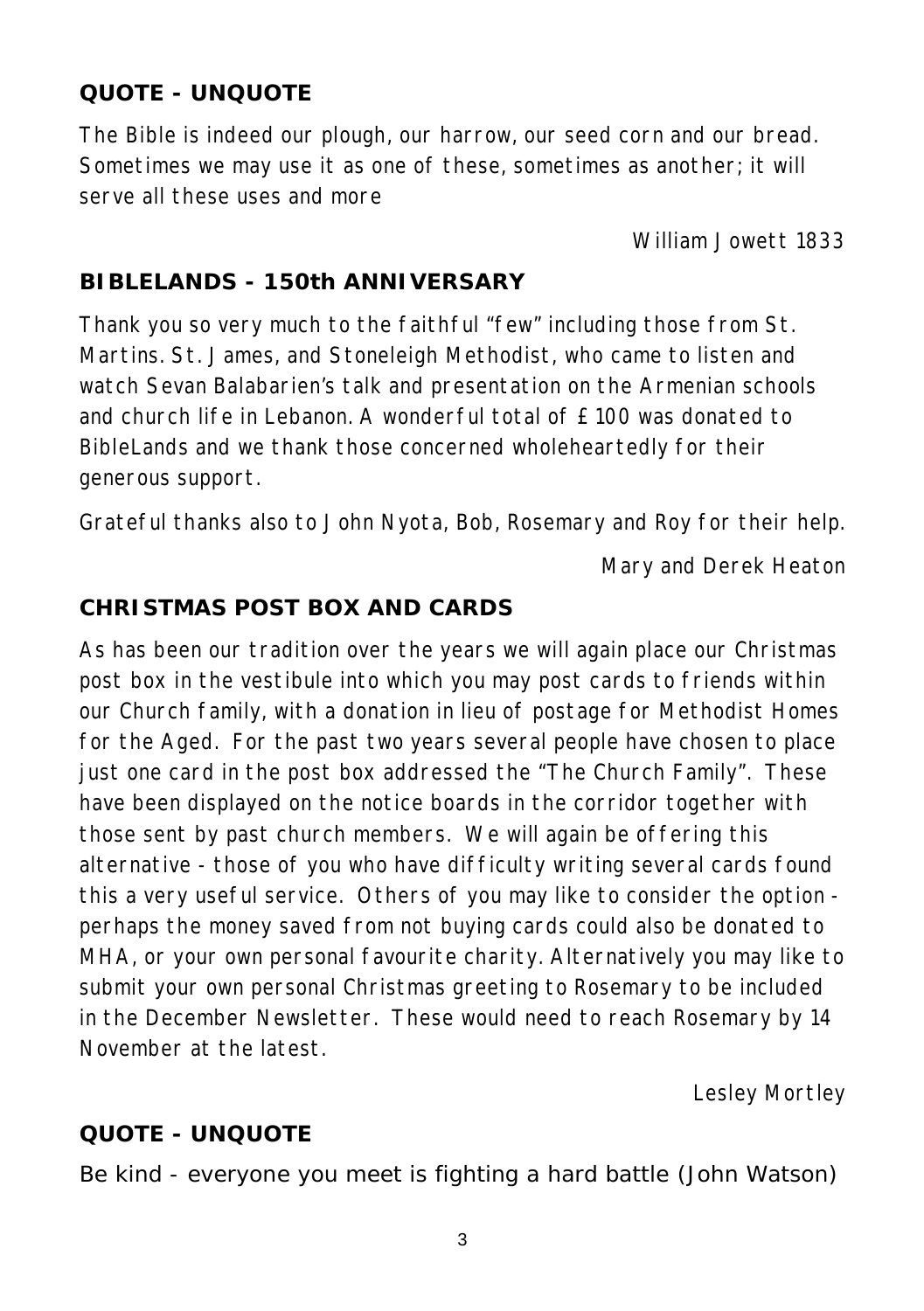# **WHY?**

What I am writing now will not make comfortable reading and will no doubt make some people cross, but at the same time I hope that it will also make them think. I want to raise the question why do we not support each other's efforts as much as we should? On 7th October there was a presentation about the work of the BibleLands in Beirut. It was part of the celebrations of the 150th anniversary of the BibleLands. Very few of us came to that very interesting evening. In fact there were probably as many people from other churches as there were from Martin Way. We let ourselves down badly on that occasion.

Then on Saturday 9th October Midways held a coffee morning in aid of John Nyota's Baby Simba project. It was poorly supported although those who did turn up were generous. Many more could have spared half an hour or so to encourage the efforts of Maralyn and the Midway ladies.

As a church we seem to have become very apathetic. How can we reach out to those in the neighbourhood if we cannot even support each other's efforts?

*Bill Cox*

# **PASTORAL VISITORS' TRAINING**

## **Saturday 6 November at Raynes Park**

The Pastoral Visitors' Training Workshop will take place on Saturday November 6th at Raynes Park Church in the Wesley Room, from 9.45am to 1pm.

The theme of the workshop is 'Could you be Loved?'. The workshop will revolve around three main topics, all of which were generated by pastoral visitors at the last workshop.

- 1) Young People
- 2) Building pastoral bridges to users of church premises
- 3) How to represent to persons of another faith

There will be tea, coffee and refreshments. Everyone is welcome, pastoral visitors or anyone interested in the pastoral aspects of church membership. The workshop will be led by John Vanek, Lay Worker.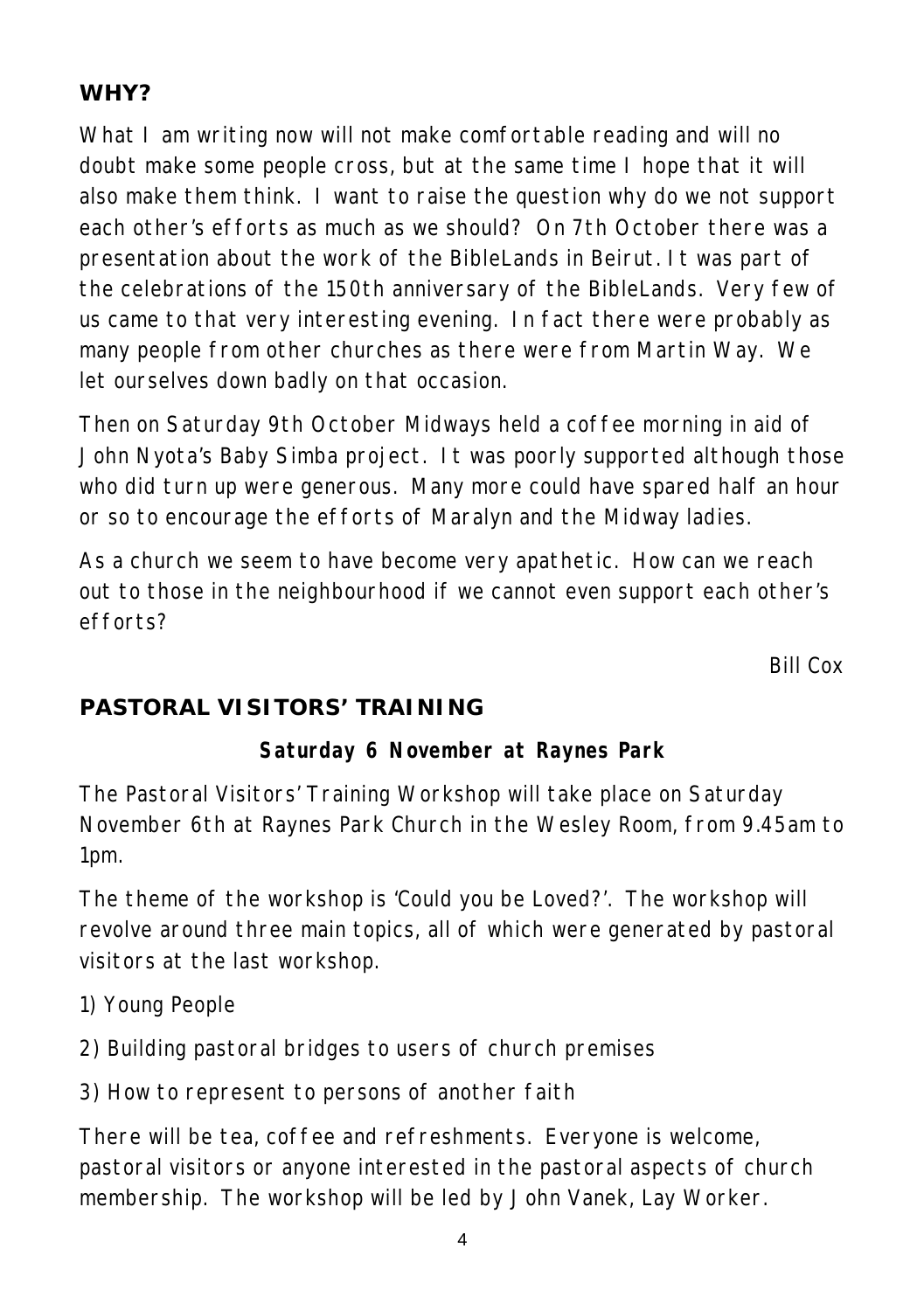## **METHODIST HOMES SUNDAY**

## **7th November**

This day is designated by conference as a day on which we celebrate the work done by the charity for and with older people. This year's theme is "Every Crowd has a Silver Lining".

On 7 November and throughout the year we are asked to remember MHA in our prayers.

- To give thanks to God for older people in the Church and community
- To pray for the staff and volunteers in MHA's projects.
- To pray for those for whom ageing brings particular difficulties, and for those who are carers.
- To give thanks for the contribution that MHA makes to older people's lives.

The projects covered in South London Districts include:-

- Residential care in Bexhill on Sea, Shirley in Croydon, Tankerton and Woking
- Residential and dementia care in Wallington (Ryelands)
- Live at Home support in Reigate and Redhill

The target for South London is: £20,000

Ryelands, our nearest local home has recently completed building a special care unit for 15 people living with dementia and 23 retirement flats are being constructed in the grounds.

# **THOUGHT FOR THE MONTH - NOVEMBER**

You have probably come across Thomas Hood's poem which begins

No sun, no moon, No morn, no noon, No dawn, no dusk, No proper time of day...

And ends with the single word NOVEMBER. The thoughts conveyed in that poem seem to indicate that November is a non-month, a negative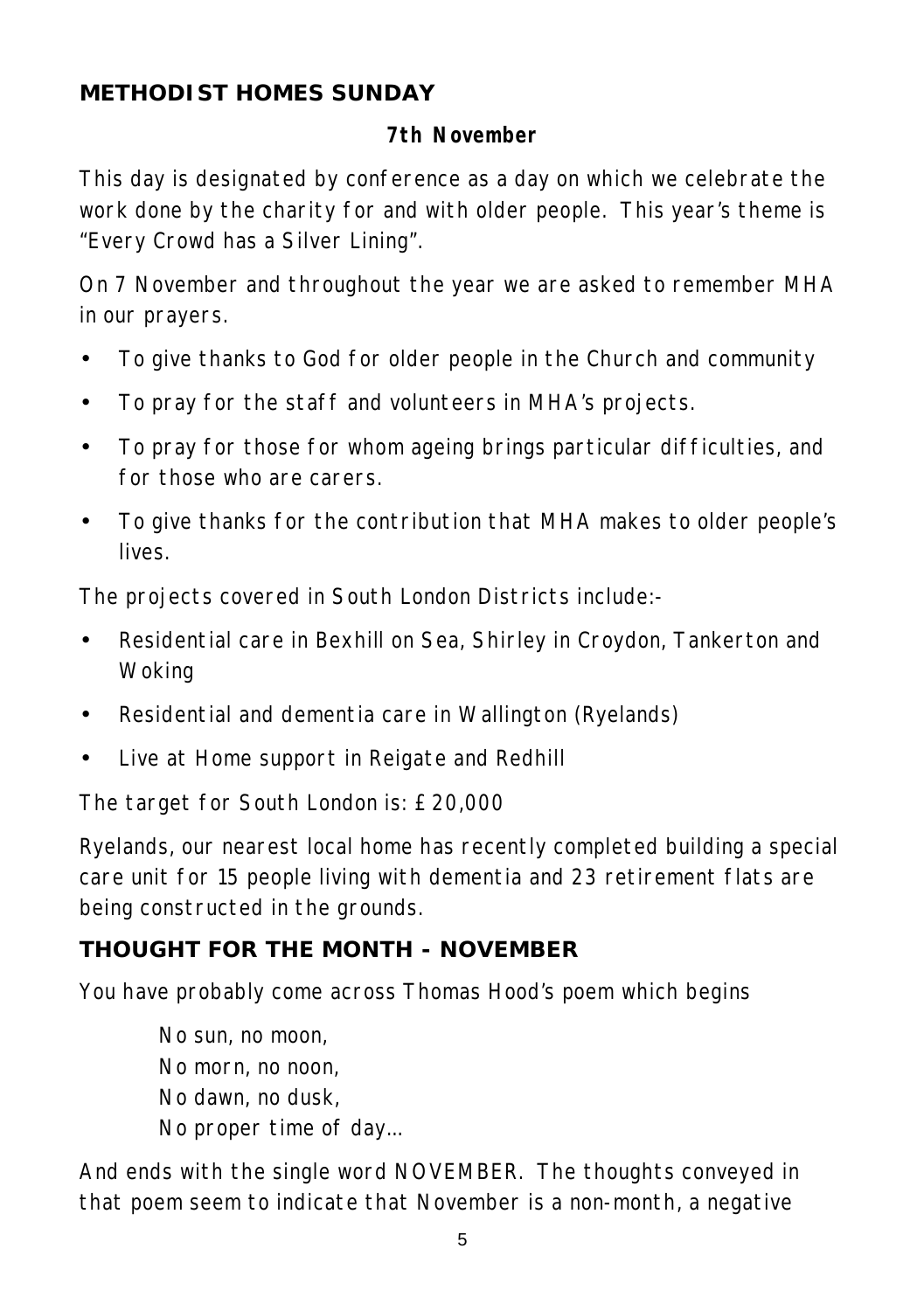month. Yet when we come to think about it we find that November is a month full of interest and variety. On the last day of October we have Halloween and then November bursts in with All Saints' Day, followed by All Souls' Day Children will need no reminder of Guy Fawkes Day although the older ones among us may find it too reminiscent of the Blitz because fireworks seem to get louder and louder with each passing year. Then comes the Lord Mayor's Show and, of course, Remembrance Sunday with the commemorations at the Albert Hall on the previous evening. If we are so inclined we can celebrate St Hilda and St. Hugh on 17th; then towards the end of the month we come to Advent and finally on 30th our Scottish friends remember their patron saint, Andrew. So November is far from being a negative month. It is a month of variety with things for both young and old. God is with us all our days whether they be happy or sad, exciting or solemn. No day need be negative - unless we choose to make it so.

*Bill Cox*

#### **LIVING IN A MULTI-FAITH SOCIETY**

I was lucky enough to hear Tom Butler, Bishop of Southwark, speaking about this during St. Mary Merton's excellent week of talks/discussions 'Talking Points' at the end of September. In a challenging and thoughtprovoking talk he pointed out that faith is taken more seriously now by the media and that Muslims and those of other faiths are our allies in this development. He quoted Archbishop Runcie as a Christian leader saying that we should strengthen Christians in their faith, support those of other faiths and challenge those of no faith. Evangelism begins by working together for the common good, making colleagues of those of other faiths so that mutual trust and respect can develop. He concluded with the story of the guru who said that his followers should have the courage of a warrior and the holiness of a saint. A lively discussion followed.

You missed a fair treat friends! If you get a second chance take it!

*Rosemary Keen*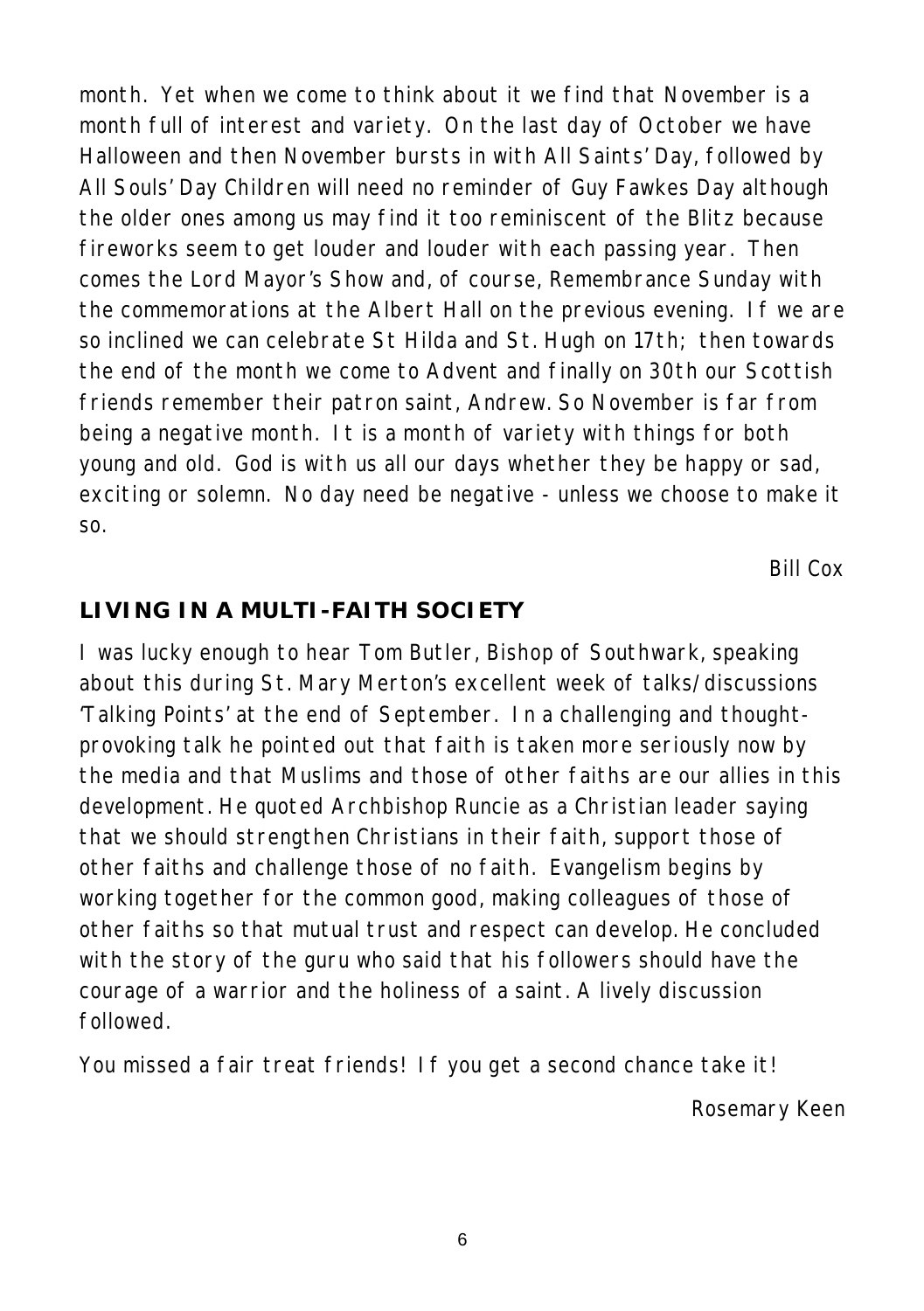# **WHAT CAN YOU CHANGE ABOUT YOUR LIFE?**

"Before I went I remember being in Top Shop and they had a style that was called 'Africa' and they had a lot of strange, funky clothes, and weird patterns... and they were a little bit like we saw out there but, oh, just so far from it..."

Ruth Davies had an experience this summer that's made her think a lot about shopping. She went to Kenya with the CMS Encounter programme. Ruth, 19, spent 3 weeks there with a group of young people from her church in Swansea.

But the team did find out about real life as well as real African fashion. One of their highlights was meeting a missionary couple who had been sent from their church to work in the Kibera slum in Nairobi, helping to get street children back into families.

So this could be a story about the traumatic life of street children: but today it's about the effect meeting them had on Ruth.

"God underlined a few things that I already knew," she reflected. "There's my heart for justice: I had an inkling it was there, but God really 'let that go' in Nairobi when I saw the street children."

The trip brought into focus the choices we all make every day, the kind denied to Nairobi's street children. Ruth has spent a lot of time "thinking about money and how people spend it". Sarah Tebbs, 20, who went on Encounter to Ukraine with a team drawn from all over Britain, agrees that while the experience was wonderful, now is the crunch time: "In a way, coming back home made more of an impression than when I was out there - thinking, 'Where am I going to go with God now? What is he calling me to do?".

"Looking at my own life," continues Ruth, even as she gets angry at the spending sprees of her friends, "I've just got to keep bringing it back to myself and saying, 'What can you change about your life?"

Good question.

*© Church Mission Society*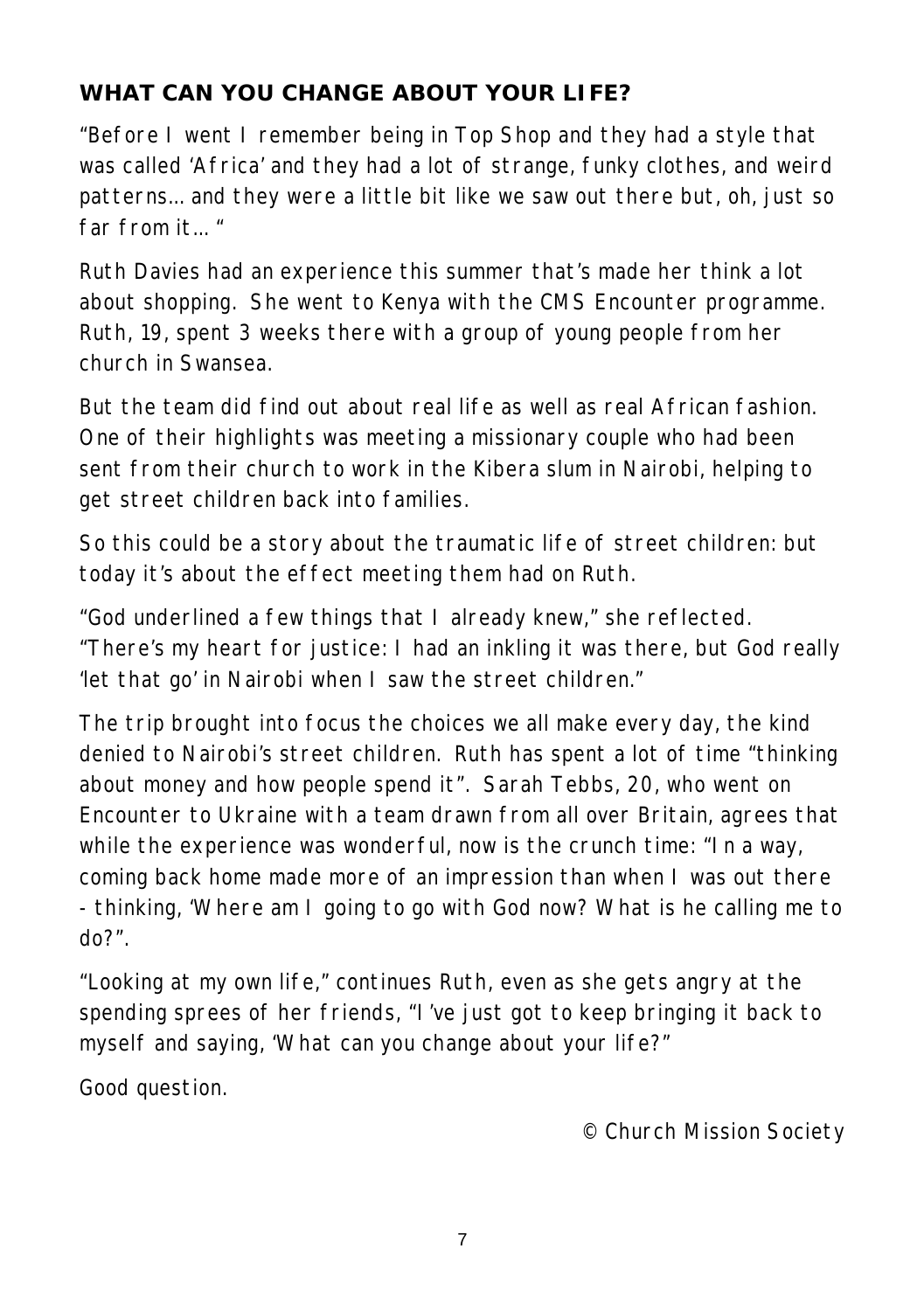# **QUOTES FROM OUR ARCHIVES - NOVEMBER**

## **24 November 1933**

Building Committee: the architect agreed to replan the initial buildings five feet nearer Martin Way, leaving 29 ft between Martin Way and the Church

## **12 November 1934**

Miss Catchpole appointed temporarily as Guide Captain

JMA - a library had been formed; Toy Service - toys to be sent to the Play Hour at Lambeth Mission; Sunday School choir to start

#### **23 November 1934**

Available space in roof to be utilised for storage of tables and trestles; entry for same through fanlight in the Primary room

#### **25 November 1934**

The meeting held on Monday afternoons had taken the form of a Ladies Guild of Fellowship

#### **14 November 1935**

A meeting had been called to discuss plans for future work and progress of the church: aim to extend Christ's Kingdom in our midst ; to double the membership and congregation

A Disciples Roll to be prepared for signatures by old or new members - the roll to be kept on the Communion Table at all services

#### **11 November 1936**

The watercourse at rear of site had been culverted

It was resolved that the time for closing meetings should not be later than 10pm, the building to be cleared not later than 10.30pm except with the special consent of the Chapel Stewards

It was decided to send a letter of appreciation to Jobs Dairy in view of their offer to plant and maintain a hedge between our side and theirs

Man to be employed to dig the borders at a cost of approximately £1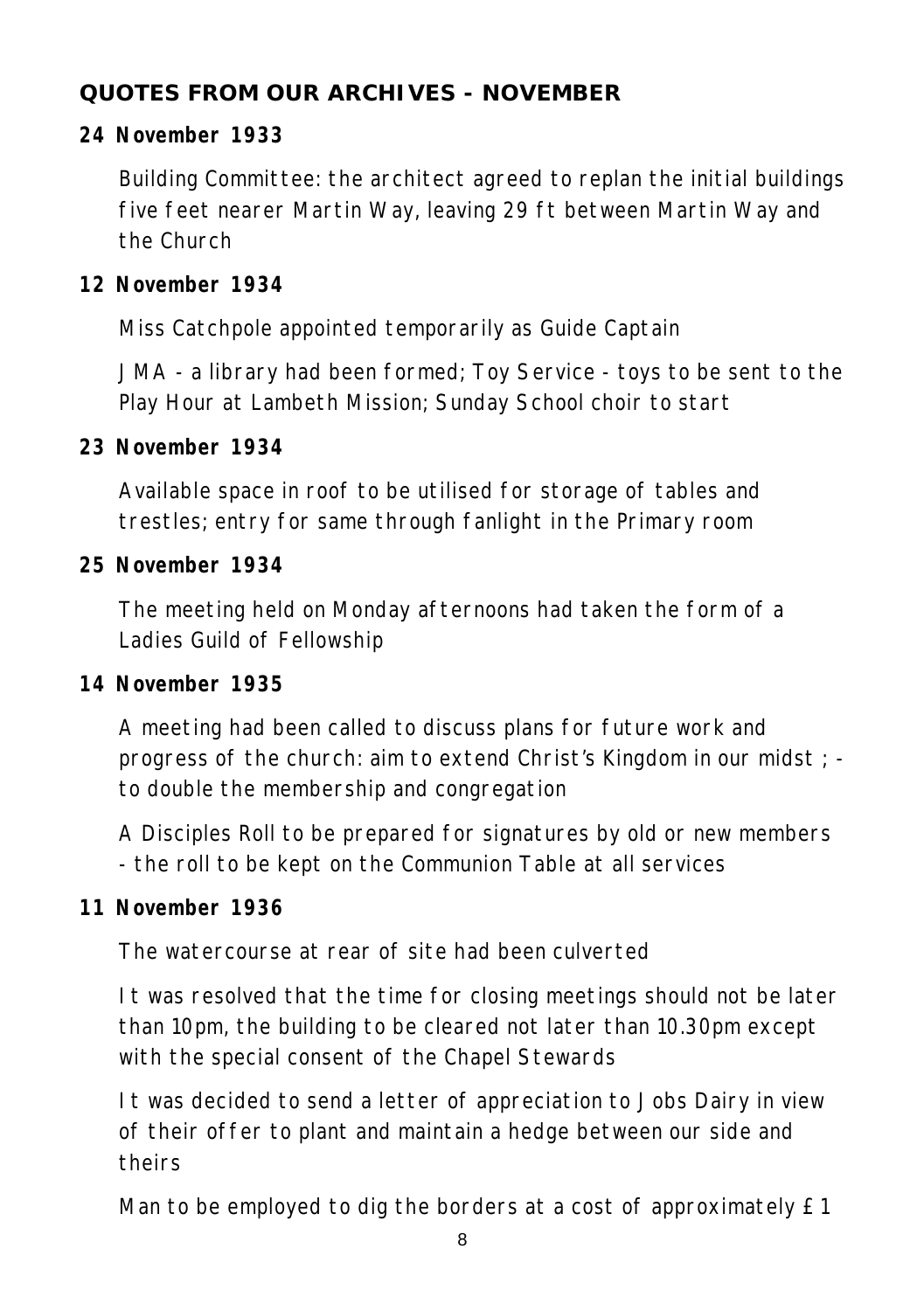## **5 November 1942**

Mr Lawrence intimated his wish to resign the joint office of organist and choirmaster... Mr C Jarvis was appointed [in his place]

Salvage The secretary read a letter from Mr Japes complaining as to the handling of waste paper by the Scouts ... the matter of a strong lock to the coke shed is being put in hand.

Blackout - thanks were accorded to the group of men headed by Mr Watts for the provision and fixing of black-out material

**5 November 1955**

The Manse Trust have decided to purchase no 14 Tybenham Road for the new manse

## **BOOK THE DATES**

- **6 November**
	- St. Mary Merton Autumn Fair from 11amto 2pm: in the Church Hall
- **27 November**
	- St. James' Fair from 11am to 1 pm
- **27 November**
	- Alexander House Christmas Bring and Buy at 12 Clifton Road Wimbledon from 10.30am to 12 noon. £1 admission including coffee